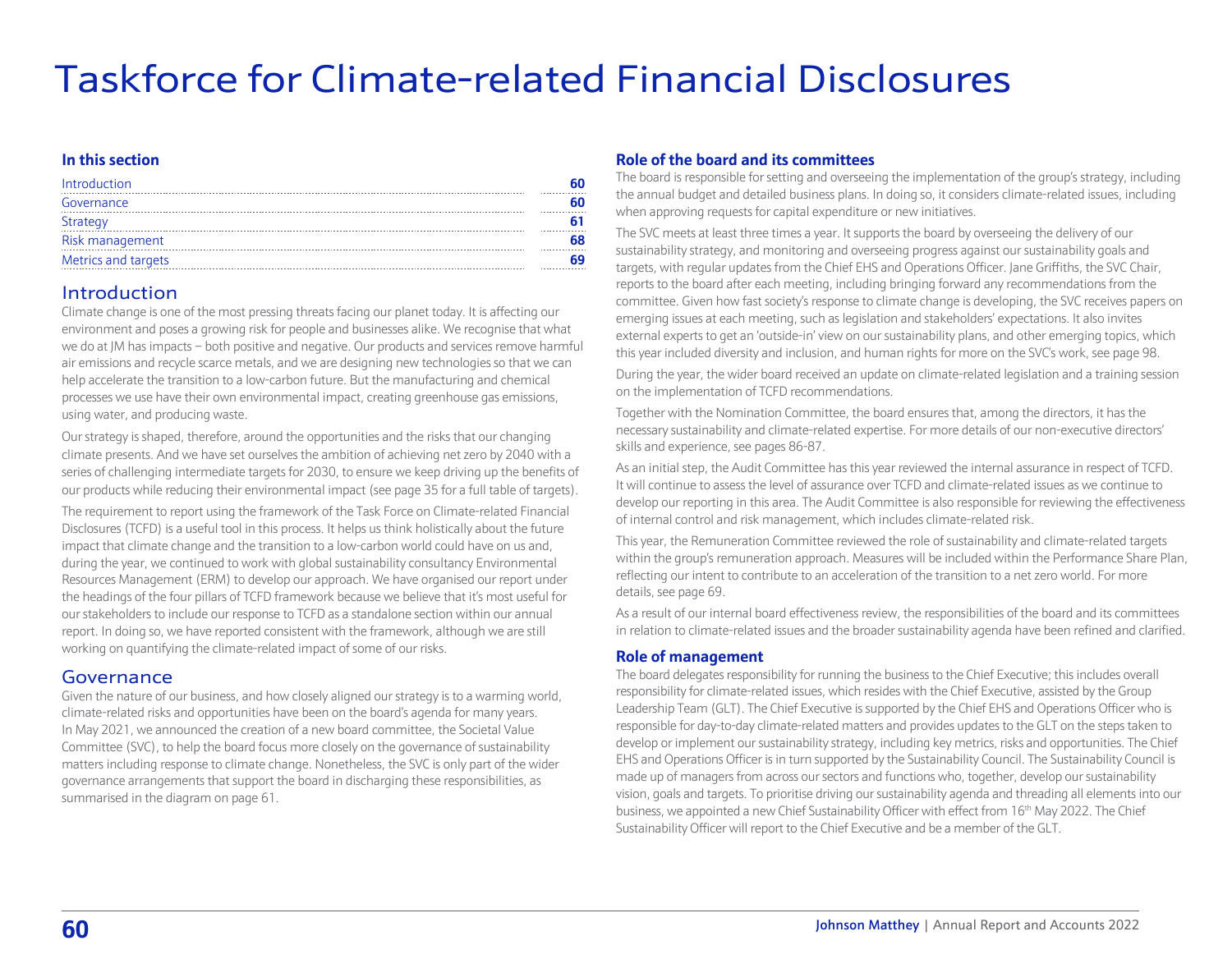#### <span id="page-1-0"></span>**Governance structure for climate-related issues**

|                                                                                                                                                                                                                                           | <b>Board</b>                                                                                                                                                                                               |                                                                                                                                                                                                      |                                                                                                                                                                                                                                            |  |  |  |  |  |
|-------------------------------------------------------------------------------------------------------------------------------------------------------------------------------------------------------------------------------------------|------------------------------------------------------------------------------------------------------------------------------------------------------------------------------------------------------------|------------------------------------------------------------------------------------------------------------------------------------------------------------------------------------------------------|--------------------------------------------------------------------------------------------------------------------------------------------------------------------------------------------------------------------------------------------|--|--|--|--|--|
| <b>Chief Executive</b><br>ponsible overall for<br>mate-related issues<br><b>Sand Operations Officer</b><br>onsible for day-to-day<br>lated issues (from 16 <sup>th</sup> May<br>r new Chief Sustainability<br>assume this responsibility) | <b>Societal Value Committee</b><br><b>Assists the board in overseeing</b><br>the sustainability strategy<br><b>Members:</b><br>full board<br>Chair:<br>Jane Griffiths<br>Meets at least three times a year | <b>Audit Committee</b><br><b>Reviews the assurance</b><br>process for TCFD<br><b>Members:</b><br>all independent<br>non-executive directors<br>Chair:<br><b>Doug Webb</b><br>Meets five times a year | <b>Remuneration Committee</b><br>Reviews climate-related targets for<br>incorporation in incentive plans<br><b>Members:</b><br>all independent<br>non-executive directors<br>Chair:<br><b>Chris Mottershead</b><br>Meets five times a year |  |  |  |  |  |
| <b>tainability Council</b><br>our sustainability vision,<br>goals and targets<br>rs: representatives of all<br>ctors and functions                                                                                                        |                                                                                                                                                                                                            |                                                                                                                                                                                                      |                                                                                                                                                                                                                                            |  |  |  |  |  |

# **Strategy**

**Responsible clima** 

**Susta** 

**Develops of goals and targets Members: secto** 

**Chief EHS: Respons climate-relat 2022, our n Officer will as** 

Our business strategy is based on addressing the world's need to transition to a low-carbon future through enabling the necessary transitions in transport, energy, industry and the circular economy. Climate change offers us many opportunities, while also requiring us to adapt our operations to ensure we are resilient. So that we properly understand and can plan for its potential impacts, this year we developed climate-change scenarios to frame the ambiguities of an increasingly volatile and complex environment. These scenarios, which project the impact of climate change on our operational and commercial performance, are essential in informing our strategic choices, such as how we invest in R&D, or which new products to develop. We also use climate scenarios to consider the resilience to changing weather patterns of our own operations, those of our strategic suppliers and our core supply routes.

#### Climate scenarios for evaluating transition risks and opportunities

Our climate scenarios are central to our plan to achieve net zero by 2040, and our nearer-term ten-year strategic planning. They are used by all our businesses as a common basis for planning, forecasting and stress testing their strategy and assumptions on growth.

To test the resilience of our strategy and portfolio, and our assumptions about growth, we have developed three transition scenarios that represent a wide range of outcomes.

- Rapid transition scenario (aligned to  $1.5^{\circ}$ C) net zero achieved globally by 2050, in line with the goal of the Paris Agreement to limit the world's temperature rise to well below  $2^{\circ}$ C by 2100, and preferably no more than 1.5 $^{\circ}$ C. This reflects swift and decisive action with regard to policy interventions and decarbonisation commitments.
- Pragmatic evolution scenario (aligned to  $2^0C$ ) net zero achieved globally by 2080, which reflects a step-up in policy interventions and decarbonisation commitments compared with today, but not as decisive as under the rapid transition scenario.
- Slow transition scenario (aligned to  $3^0C$ ) net zero not achieved by 2100, reflecting a global lack of urgency on climate change with limited policy or legislative interventions.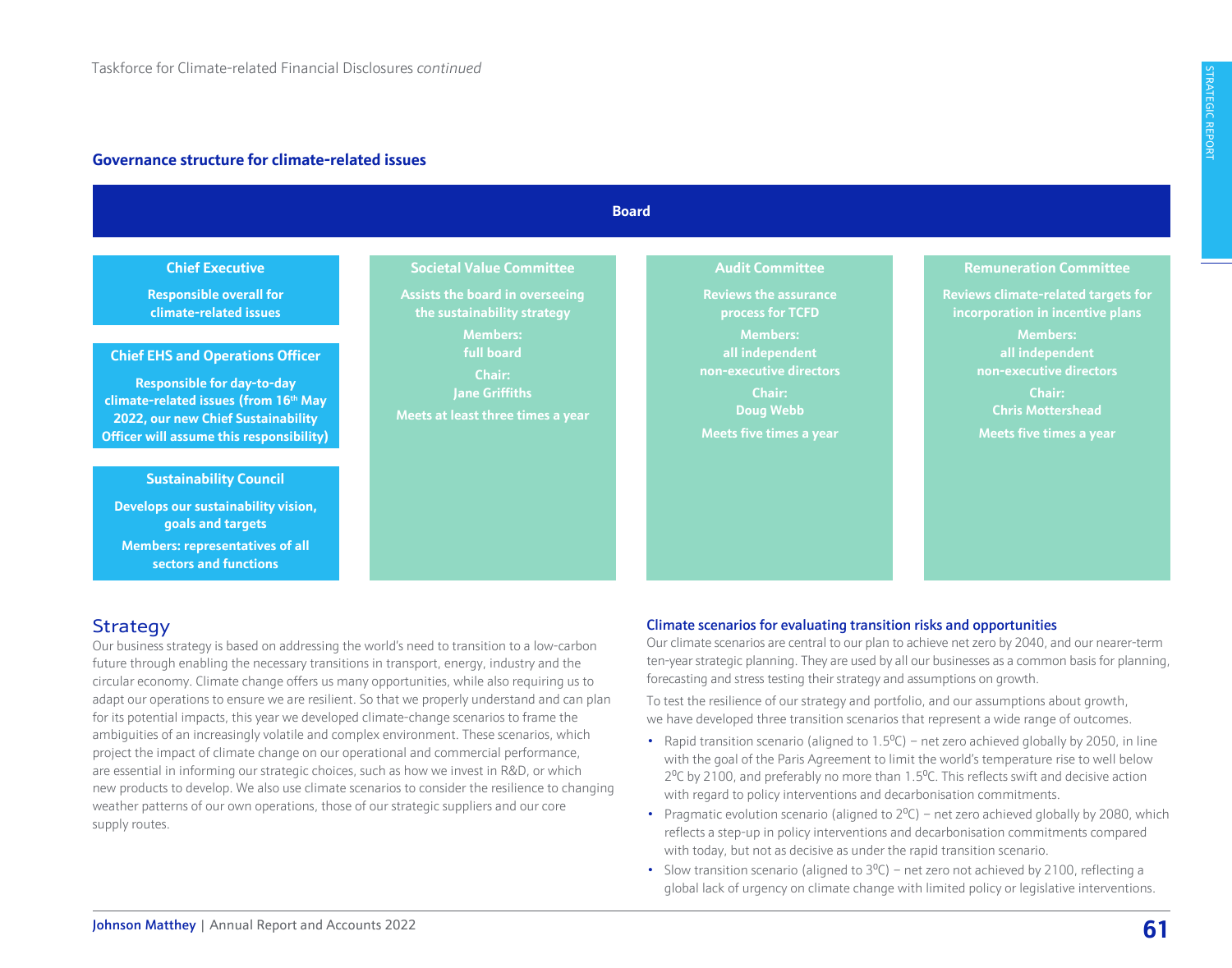We developed our climate scenarios internally with support from an external expert, reflecting the latest available research from internationally recognised sources such as the International Energy Agency (IEA). The IEA research we used included three scenarios: the Net Zero Emissions Scenario, the Sustainable Development Scenario, and the Stated Policies Scenario. Our methodology breaks down the different energy sources (electricity, hydrogen, gas, coal, oil, renewables, biomass and others) and considers forecasts for each source by demand type: transport, buildings, industry, power and heat, and feedstocks for materials. We developed in-house forecasts for specific source / demand combinations close to our areas of expertise in automotive, chemicals, hydrogen and other industries, while ensuring that, at a macro level, we remained within IEA's forecasts. This methodology allowed us to develop an economy-wide view, while also including enough detail about our key markets to inform our specific strategies for different parts of the business.

We update the scenarios at least annually to reflect any changes in external drivers. In these updates, we incorporate the latest from internationally recognised sources alongside our own forecasts, which take into account policy developments, technology evolution and the rate of public and private investment in new plants and infrastructure.

We model scenarios up to 2100 (see chart below), but look at shorter-term horizons, specifically 2030 and 2040, to inform our strategic and operational decisions. The table below details the main qualitative and quantitative assumptions we used for our 2040 scenarios, given that this is our target date to achieve net zero. We use the pragmatic evolution scenario as our base case for our strategic planning.

| <b>Market Sector</b> | <b>Metric (2040)</b>                        | <b>Unit</b>                 | <b>Rapid transition</b> | <b>Pragmatic evolution</b> | <b>Slow transition</b> |
|----------------------|---------------------------------------------|-----------------------------|-------------------------|----------------------------|------------------------|
| Global               | Total primary energy demand                 |                             | 500-550                 | 550-600                    | 690-740                |
|                      | Renewables supply                           | % of total energy supply    | c.55%                   | c. $40%$                   | c. $25%$               |
| Automotive           | Global sales of zero-emissions vehicles     | % of total automotive sales | C.90%                   | c. 70%                     | c. 40%                 |
|                      | Global sales of fuel cell electric vehicles | % of total automotive sales | C. 20%                  | c. $15%$                   | c. 10%                 |
| Hydrogen             | Global hydrogen production                  | Mt p.a                      | 350-400                 | 200-250                    | 150-200                |

IEA's NZE and SDS scenarios are used to inform our rapid and pragmatic transition scenarios, respectively. Both rely on policy interventions beyond current pledges to reduce fossil fuel-related emissions. The NZE assumes a interventions and stronger implementation rates, including in terms of near-term support to early deployment of key innovative technologies and supporting infrastructure. The NZE also assumes substantial energy efficiency stronger standards for appliances and fuel economy, among other levers.



# **Total anthropogenic emissions (GtCO<sub>2</sub>/yr)**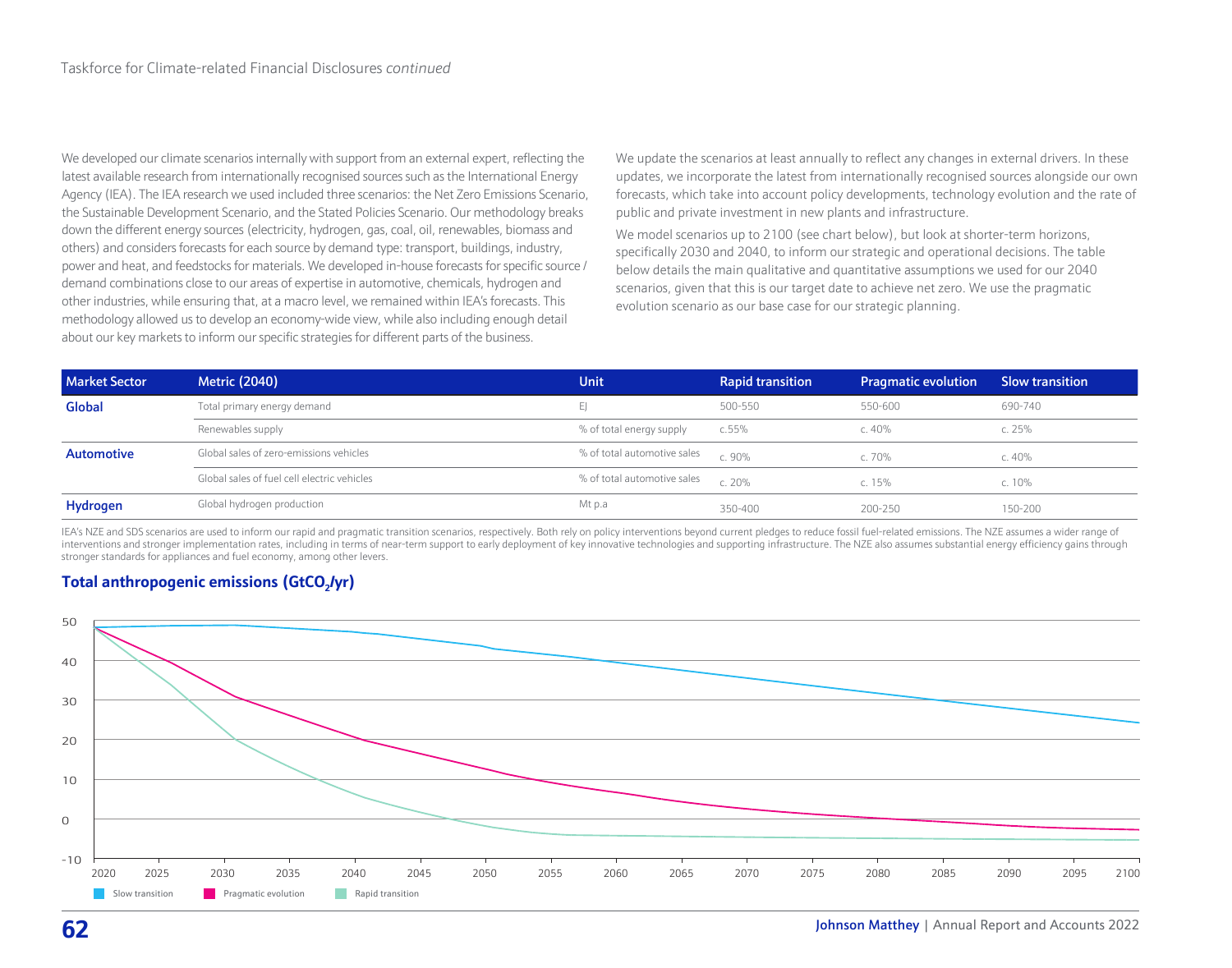#### <span id="page-3-0"></span>Our transition risks and opportunities

Through our scenario work, we identified four distinct potential climate-related impacts, which represent both risks and opportunities for our business. We have added the first climate impact risk to our principal risks because it is of strategic importance to our business [\(see page 74\).](#page--1-0)

|   | Climate impact                                                                     | Description of the transition risk and opportunity                                                                                                                                                                                                                                                                                                                                                                                                                                                                                                                                   |
|---|------------------------------------------------------------------------------------|--------------------------------------------------------------------------------------------------------------------------------------------------------------------------------------------------------------------------------------------------------------------------------------------------------------------------------------------------------------------------------------------------------------------------------------------------------------------------------------------------------------------------------------------------------------------------------------|
|   | Changing customer and consumer demand<br>for our products                          | Increasing awareness of the impacts of a warming climate is changing consumer habits, leading to lower demand for some of our existing products and higher demand for<br>new products. We need to carefully match supply as demand changes, and to identify new markets for our solutions catalysing the net zero transition for our customers to<br>avoid negative financial impacts and realise opportunities for our revenue, cash flow and profitability.                                                                                                                        |
|   | Increasing demand for low-carbon<br>manufacturing and recycling of key materials   | Customers and policy makers are increasingly interested in the carbon footprint of our products, demanding a lower carbon footprint and specifying recycled content for key<br>raw materials.<br>We need to make the right capital investment decisions to transition our operations to net-zero emissions in line with market demand, and use low-carbon raw materials<br>to increase our competitive advantage and avoid the potential issue of stranded assets.                                                                                                                   |
| 3 | Increasing carbon taxation                                                         | An increasing number of governments are introducing or considering introducing a carbon tax or trading schemes. This could raise the costs of energy, water and waste both<br>for us and our suppliers, and also the cost of transport and logistics, which may be affected by international border carbon tax mechanisms. If this results in higher prices for<br>our products, our customers may be less willing to buy them.                                                                                                                                                      |
|   | Increasing stakeholder expectations of<br>corporate climate policy and performance | Market expectations are rising and corporate policy / performance regarding climate-related targets are under increasing scrutiny. If we do not meet our stated net-zero<br>commitments and strategy, or our commitments do not keep pace with societal / market expectations of net zero, we could suffer from a loss of stakeholder and / or<br>shareholder confidence, loss of reputation, shareholder action and climate-related litigation. Conversely, if we outperform our competitors in how we adapt to climate change,<br>we could attract new shareholders and customers. |

We have used our climate scenarios to evaluate these risks and opportunities in the short (0-3 years), medium (3-10 years) and long term (10+ years), in line with our usual business planning timescales. We believe the pragmatic evolution climate scenario is most likely to occur, so have used it as the base case for assessing our transition impacts, and the other two scenarios to stress test the sensitivity and resilience of our business plans.

| <b>Climate</b><br>transition impact                               | <b>Primary driver</b><br>of impact                                                                                                                                                                                                                                                                    | <b>Opportunities</b><br>(with time horizons)                                                                                                                                                                                                                                                                                                                                                                                                                                                                       | <b>Risks</b><br>(with time horizons)                                                                                                                                                                                                                                                                                                                                                                                                                                                                                                                                                               | <b>Management of impacts</b>                                                                                                                                                                                                                                                                                                                                                                                                                                                                                                                                                                                                                                                                                                                                                                                                                | <b>Financial impacts</b><br>(after management)                                                                                                                                                                                                                                                                                                                                                                                                                                                                                                                                                                                                                             | <b>KPIs to monitor impacts</b>                                                                                                                                                                                                                                                                                                                                                                                                                                                                                                                                      |
|-------------------------------------------------------------------|-------------------------------------------------------------------------------------------------------------------------------------------------------------------------------------------------------------------------------------------------------------------------------------------------------|--------------------------------------------------------------------------------------------------------------------------------------------------------------------------------------------------------------------------------------------------------------------------------------------------------------------------------------------------------------------------------------------------------------------------------------------------------------------------------------------------------------------|----------------------------------------------------------------------------------------------------------------------------------------------------------------------------------------------------------------------------------------------------------------------------------------------------------------------------------------------------------------------------------------------------------------------------------------------------------------------------------------------------------------------------------------------------------------------------------------------------|---------------------------------------------------------------------------------------------------------------------------------------------------------------------------------------------------------------------------------------------------------------------------------------------------------------------------------------------------------------------------------------------------------------------------------------------------------------------------------------------------------------------------------------------------------------------------------------------------------------------------------------------------------------------------------------------------------------------------------------------------------------------------------------------------------------------------------------------|----------------------------------------------------------------------------------------------------------------------------------------------------------------------------------------------------------------------------------------------------------------------------------------------------------------------------------------------------------------------------------------------------------------------------------------------------------------------------------------------------------------------------------------------------------------------------------------------------------------------------------------------------------------------------|---------------------------------------------------------------------------------------------------------------------------------------------------------------------------------------------------------------------------------------------------------------------------------------------------------------------------------------------------------------------------------------------------------------------------------------------------------------------------------------------------------------------------------------------------------------------|
| 1. Changing<br>customer<br>and consumer<br>demand<br>for products | Regulation<br>Emissions standards for<br>vehicles<br>Emissions standards for<br>٠<br>energy production<br>Requirements for use<br>of bio-based feedstocks<br><b>Markets</b><br>Shifts in consumer<br>$\bullet$<br>preferences<br>Uncertainty over<br>$\bullet$<br>which technologies<br>will prevail. | Sustained sales of existing<br>products for internal<br>combustion engine vehicles<br>in the short and medium<br>term, as tighter emissions<br>standards demand<br>state-of-the-art technology<br>for exhaust pipe catalysts.<br>Opportunities for new<br>products in the medium and<br>long term:<br>• Lower carbon energy<br>sources (blue and green<br>hydrogen).<br>• Hydrogen-powered<br>vehicles (fuel cells) and<br>sustainable aviation<br>fuels.<br>• Low-carbon solutions for<br>the chemicals industry. | Without adaptation of our<br>portfolio, there is a long-term<br>risk that we may not have a<br>financially viable future business<br>model and / or capability as<br>society transitions away from<br>fossil fuels.<br>• Reduced demand for existing<br>autocatalyst products for<br>light duty vehicles<br>(long term).<br>Uncertainty in the rate<br>of market evolution<br>from existing to new<br>technology options which<br>could affect profitability<br>(medium / long term).<br>• Ability to scale up rapidly to<br>manufacture new products<br>for new markets<br>(short / medium term). | We focus on managing our existing<br>businesses effectively, while pivoting<br>away from fossil fuels-based industries to<br>ones based on sustainable chemicals,<br>fuels and clean energy as markets develop.<br>• We are closely monitoring the<br>changing market environment,<br>updating our climate scenarios at<br>least once a year to inform our<br>strategic decisions.<br>• We keep investing in innovation to<br>make sure we have products that<br>differentiate us in all our markets.<br>• For our maturing businesses, we<br>have a plan to reduce our cost base<br>to improve efficiency and cash flow<br>• For some of our growth businesses,<br>we plan to invest in production assets<br>and to make sure our capital projects<br>are implemented effectively through<br>our capital expenditure control<br>programme. | Growth<br>Accelerating profit growth, with low<br>double-digit growth rate towards<br>end of decade <sup>1</sup> and<br>c. 40% of profit coming from<br>businesses related to the net zero<br>transition by 2031/32. Clean Air<br>remain a cash generative business of<br>scale, with sales <sup>2</sup> c. £2bn in base case<br>by end of decade.<br><b>Costs</b><br>c. £300m of cumulative capital<br>expenditures dedicated to businesses<br>related to the net zero transition over<br>2022/23-2024/25. £100m-£200m<br>fixed cost savings from Clean Air<br>by 2030/31.<br>. At constant 2021/22 average PGM<br>prices and FX rates<br>Sales excluding precious metals | Progress towards our 2030<br>sustainability targets for products<br>and services:<br>Sales, R&D and revenues<br>aligned with SDG7 and SDG13.<br>Tonnes of GHGs avoided by<br>customers using our products.<br>Economic activity aligned with EU<br>taxonomy regulation - climate<br>delegate act.<br><b>Market evolution forecasts</b><br>Automotive emissions<br>regulation changes<br>Market forecasts for vehicle<br>sales by type and region<br>Governments' investments in<br>hydrogen infrastructure<br>Evolution of the use of<br>sustainable aviation fuels |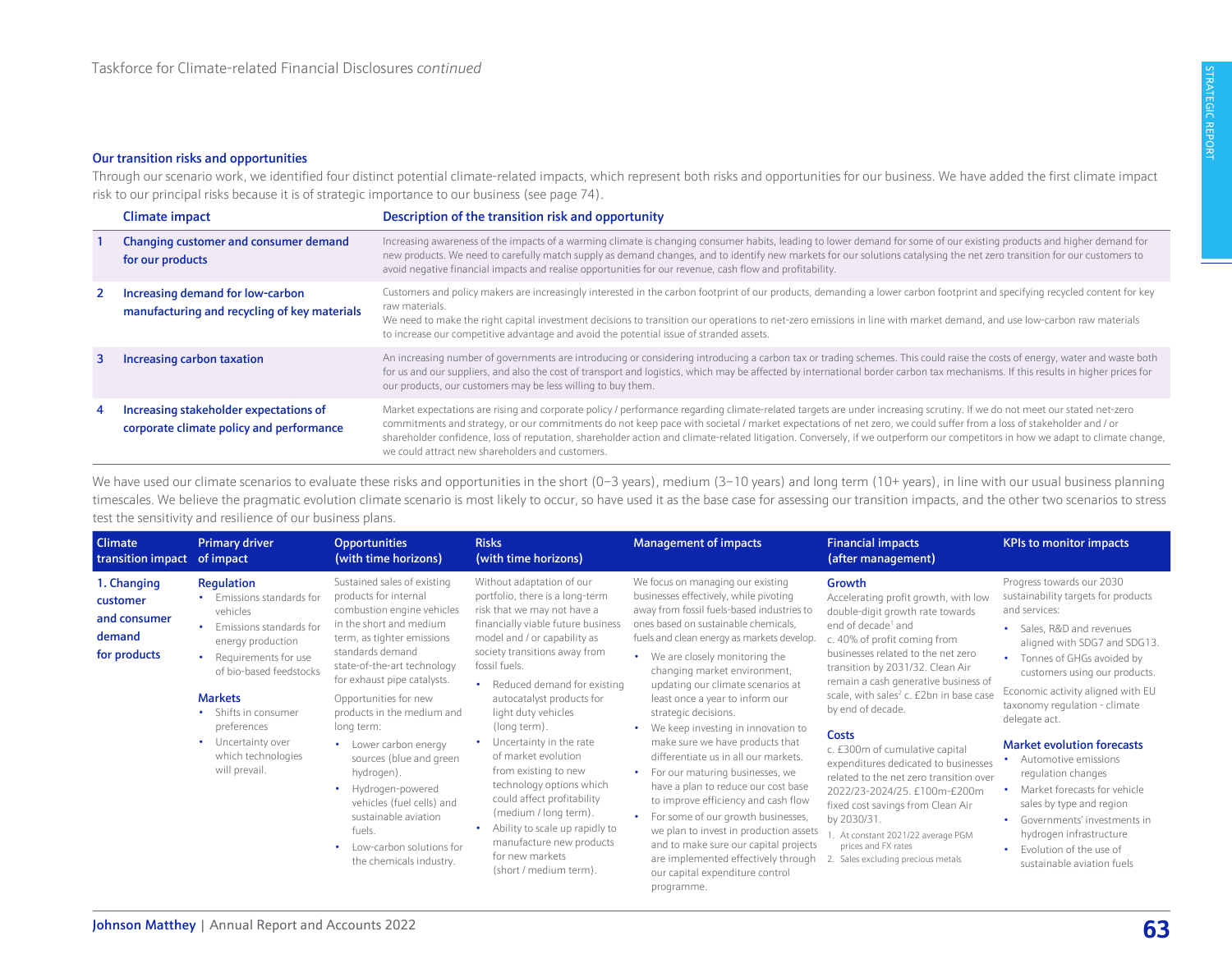| <b>Climate</b><br>transition impact                                        | Primary driver of impact                                                                                                                                                                                                                                              | <b>Opportunities</b><br>(with time horizons)                                                                                                                                                                                                                                                                                                                                                                                                                                                                                                                                                                 | <b>Risks</b><br>(with time horizons)                                                                                                                                                                                                                                                                                                                                                                                                                                                                                                                  | <b>Management of impacts</b>                                                                                                                                                                                                                                                                                                                                                                                                                                                                                                                  | <b>Financial impacts</b><br>(after management)                                                                   | <b>KPIs to monitor impacts</b>                                                                                                                                                                                                                                                                                                                        |
|----------------------------------------------------------------------------|-----------------------------------------------------------------------------------------------------------------------------------------------------------------------------------------------------------------------------------------------------------------------|--------------------------------------------------------------------------------------------------------------------------------------------------------------------------------------------------------------------------------------------------------------------------------------------------------------------------------------------------------------------------------------------------------------------------------------------------------------------------------------------------------------------------------------------------------------------------------------------------------------|-------------------------------------------------------------------------------------------------------------------------------------------------------------------------------------------------------------------------------------------------------------------------------------------------------------------------------------------------------------------------------------------------------------------------------------------------------------------------------------------------------------------------------------------------------|-----------------------------------------------------------------------------------------------------------------------------------------------------------------------------------------------------------------------------------------------------------------------------------------------------------------------------------------------------------------------------------------------------------------------------------------------------------------------------------------------------------------------------------------------|------------------------------------------------------------------------------------------------------------------|-------------------------------------------------------------------------------------------------------------------------------------------------------------------------------------------------------------------------------------------------------------------------------------------------------------------------------------------------------|
| 2. Increased<br>demand for<br>low-carbon<br>manufacturing<br>and recycling | <b>Markets</b><br>• Shift in consumer preferences<br>towards products with a<br>low-carbon footprint<br>Regulation<br>• Emerging rules on recycled<br>content of consumer goods<br>and the need for companies<br>to declare the carbon<br>footprint of their products | As the world's largest recycler of<br>secondary PGMs, we could benefit<br>from the increased demand for<br>goods with low-carbon and / or<br>recycled critical raw material<br>content (short / medium term).<br>Opportunity to expand our<br>knowledge of metal recycling into<br>new markets, particularly lithium,<br>nickel and cobalt, which are<br>required by the electric vehicle<br>industry to meet the EU's directive<br>on battery recycling<br>(medium / long term).<br>Commercial advantage if we<br>adapt our manufacturing plants<br>to low carbon operation faster<br>than our competitors. | Medium-term risk that we cannot<br>transition our operations for net<br>zero at the correct pace to meet<br>customer demand of low<br>carbon products.<br>• Loss of customers and failure<br>to attract new customers<br>(medium / long term).<br>Greater capital required<br>to transition our assets to<br>low-carbon manufacturing<br>(medium / long term).<br>Inability to access the<br>$\bullet$<br>alternative renewable<br>energy sources needed to<br>decarbonise our operations<br>(medium / long term).                                    | We have set challenging<br>recycling, and net zero targets<br>to decarbonise our<br>manufacturing operations<br>We have established a<br>cross-functional Sustainability<br>Council to drive progress<br>towards these targets<br>• In 2022, we will introduce an<br>internal carbon price for our<br>capital investment decisions<br>to help us make the right<br>choices for decarbonising<br>our operations for net zero<br>in the long term<br>We are developing<br>a roadmap to net zero<br>by 2040, which we plan<br>to publish in 2023 | Work is under way to quantify<br>the financial impact of our<br>commitment to net zero<br>manufacturing by 2040. | Progress towards our 2030<br>sustainability targets for products<br>and services:<br>• % recycled PGM content in<br>our products.<br>• % reduction in Scope 1, 2 and<br>3 GHG emissions % products<br>with a cradle-to-gate LCA<br>available to our customers<br>• Number of customer requests<br>for low-carbon and recycled<br>content in products. |
| 3. Increasing<br>carbon taxation                                           | Regulation<br>• Carbon pricing<br>mechanisms                                                                                                                                                                                                                          | Increasing regulations and the<br>introduction of carbon taxes will<br>accelerate growth in our new<br>target markets - sustainable<br>chemicals, sustainable fuels<br>and clean energy<br>(medium term).                                                                                                                                                                                                                                                                                                                                                                                                    | Many jurisdictions are<br>implementing carbon pricing<br>mechanisms with rates increasing<br>over time.<br>• Increased costs to us and our<br>suppliers of goods and<br>logistics due to carbon<br>taxation on raw materials and<br>fossil-fuel derived energy<br>(medium term).<br>• Loss of competitive advantage<br>due to the increasing<br>price of our products<br>(medium / long term)<br>Reputational damage if we do<br>$\bullet$<br>not transition fast enough to<br>cleaner energy solutions in<br>our operations (medium /<br>long term). | We are tracking carbon price<br>risks through:<br>An annual exercise with the<br>help of outside experts to<br>forecast the effect of<br>long-term carbon prices on<br>our portfolio.<br>Working to embed carbon<br>prices within our three- and<br>ten-year planning cycles<br>going forwards.<br>In 2022, we will introduce an<br>internal carbon price for our<br>capital investment decisions<br>to help us make the right<br>choices for decarbonising<br>our operations.                                                                | Work under way to quantify<br>financial impacts to our portfolio.                                                | Potential exposure to carbon<br>taxation in 2030 by Scope 1, 2<br>and 3                                                                                                                                                                                                                                                                               |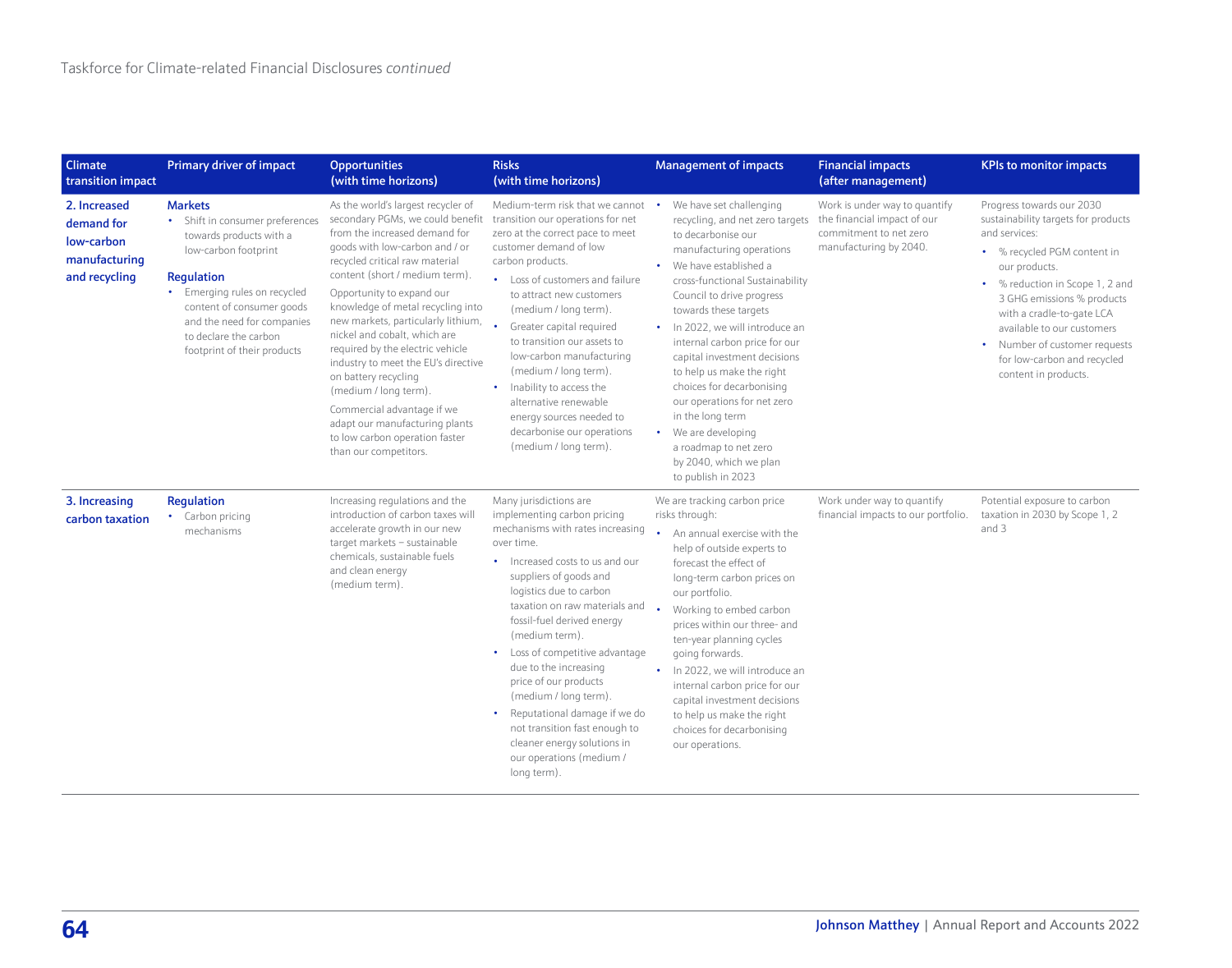| <b>Climate</b><br>transition impact                                                               | Primary driver of impact                                                                                           | <b>Opportunities</b><br>(with time horizons)                                                                                                                                                                                                                                                                                                                                    | <b>Risks</b><br>(with time horizons)                                                                                                                                                                                                                                                                                                                                                                                                                                                                                                                                                                                                             | <b>Management of impacts</b>                                                                                                                                                                                                                                                                                                                                                                                                                                                                                                                            | <b>Financial impacts</b><br>(after management) | <b>KPIs to monitor impacts</b>                                                                                                                                                                                                                                      |
|---------------------------------------------------------------------------------------------------|--------------------------------------------------------------------------------------------------------------------|---------------------------------------------------------------------------------------------------------------------------------------------------------------------------------------------------------------------------------------------------------------------------------------------------------------------------------------------------------------------------------|--------------------------------------------------------------------------------------------------------------------------------------------------------------------------------------------------------------------------------------------------------------------------------------------------------------------------------------------------------------------------------------------------------------------------------------------------------------------------------------------------------------------------------------------------------------------------------------------------------------------------------------------------|---------------------------------------------------------------------------------------------------------------------------------------------------------------------------------------------------------------------------------------------------------------------------------------------------------------------------------------------------------------------------------------------------------------------------------------------------------------------------------------------------------------------------------------------------------|------------------------------------------------|---------------------------------------------------------------------------------------------------------------------------------------------------------------------------------------------------------------------------------------------------------------------|
| 4. Increasing<br>stakeholder<br>expectations<br>of corporate<br>climate policy<br>and performance | Reputation<br>• Increased concerns or<br>negative feedback from<br>stakeholders<br>Legal<br>Exposure to litigation | Developing and delivering robust<br>climate policy will increase our<br>long-term business resilience,<br>attracting shareholders and<br>employees aligned with<br>our values.<br>Delivering our net zero<br>commitment and science based<br>targets will help us demonstrate<br>sustainability leadership, and<br>increase our profile with new<br>customers and shareholders. | Investors, employees and wider<br>society are scrutinising<br>companies' sustainability<br>commitments ever more closely.<br>Failing to meet their expectations<br>could damage our reputation,<br>losing us customers, making<br>it difficult to attract and retain<br>staff, and ultimately increasing<br>the risk of shareholder action.<br>(medium / long term)<br>• Our climate policy, net zero<br>ambitions and sustainability<br>targets do not keep up with<br>stakeholder expectations.<br>Our plans for meeting these<br>commitments are not<br>deemed sufficiently<br>detailed or credible.<br>We fail to meet these<br>commitments. | We continue to monitor and<br>manage the expectations of our<br>stakeholders as follows:<br>Formed SVC and Sustainability<br>Council to enhance our<br>governance of climate-<br>related issues.<br>Close monitoring of the latest<br>case law and developments in<br>climate litigation.<br>Developing and monitoring<br>net zero roadmaps to 2040.<br>Maintaining regular dialogue<br>with investors.<br>Market scanning and<br>benchmarking of targets to<br>ensure our climate-related<br>polices and commitments<br>meet the highest expectations. | Reputation risk is not<br>easily quantified.   | Progress towards our 2030<br>sustainability targets:<br>• % reduction in Scope 1, 2 and<br>3 emissions.<br>How we score on leading<br>ESG platforms:<br>• CDP Investor score.<br>• DJSI, Sustainalytics and MSCI<br>climate sections.<br>Employee engagement score. |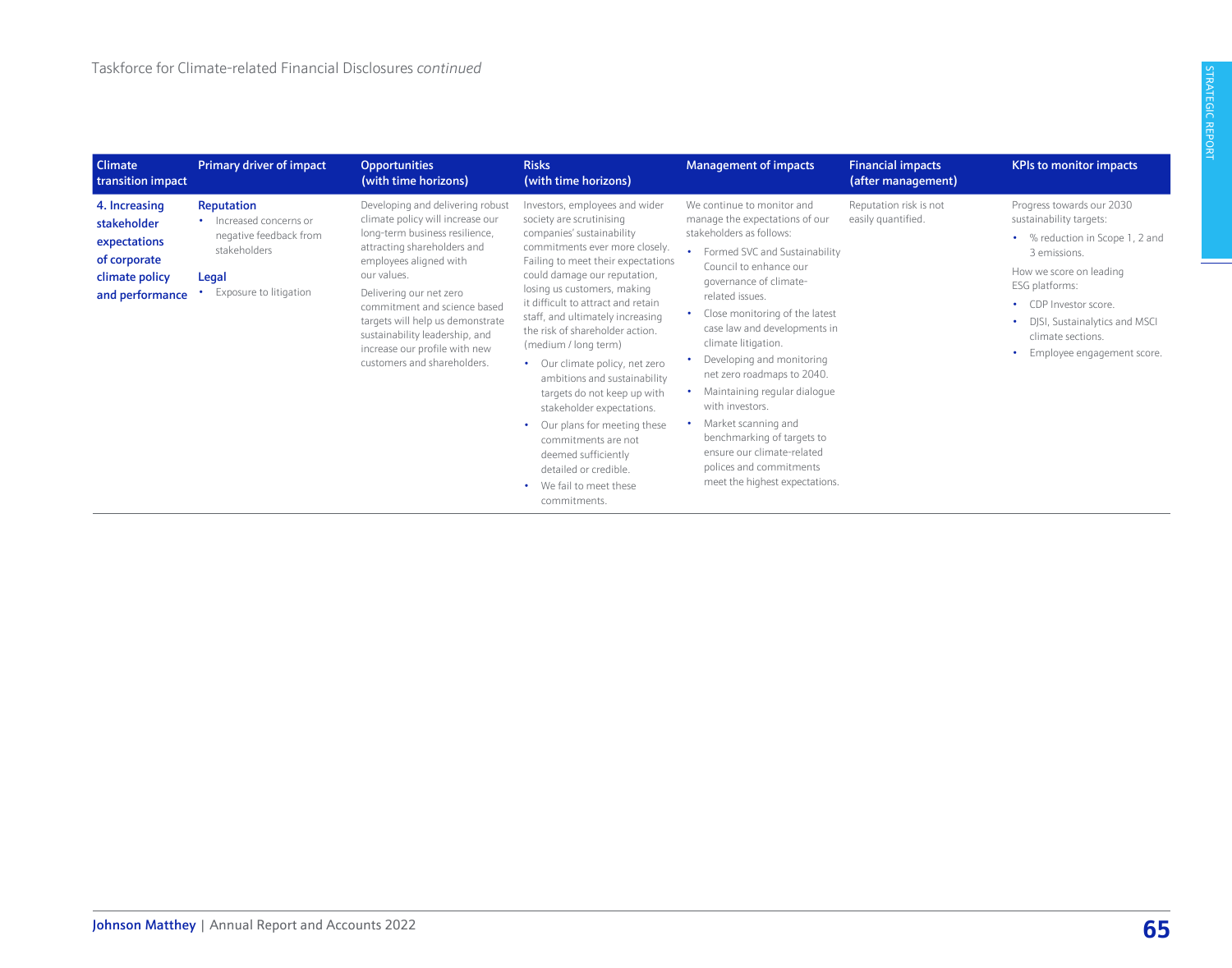#### <span id="page-6-0"></span>Climate scenarios for evaluating physical risks

Changing weather patterns as the climate warms may result in physical risks to our assets and supply chains. During the year, we worked with Zurich Resilience Solutions to evaluate the exposure of all our assets and those of our strategic suppliers to these risks. To support this work, we used the Shared Socio-economic Pathways (SSPs), the latest climate change modelling scenarios from the Intergovernmental Panel on Climate Change (IPCC). The SSPs produce forward-looking climate data by running climate models driven by assumptions about future global GHG emissions, together with plausible future socio-economic development metrics (economic growth / GDP, demographics, land use and urbanisation), and incorporating the likely implementation of adaptation and mitigation measures.

We looked at three SSPs for the locations of all our own operations and those of our strategic suppliers. We considered four time horizons - 2020 (our baseline), 2030, 2040 and 2050 to identify the top hazards and how they are likely to change. SSP 1-2.6 assumes the lowest temperature rise, and therefore the least physical impact, disruption and adaptation costs; SSP 2-4.5 is the middle temperature rise; and SSP 5-8.5 assumes the highest temperature rise, and therefore the greatest physical impact, and disruption adaptation costs.

Given its potential severity, for scenario SSP 5-8.5, the resilience of our most critical sites. SSP5-8.5 is an extreme scenario that is unlikely to arise, but it is useful for stress testing. We then used it to test the resilience of our top 10 most critical sites. The site criticality ranking included financial criteria such as external sales and total asset value, as well as those climate-related perils ranked highly for increases in 2050. The ranking also took into account commercial factors and those sites considered to be of significant strategic importance to us. In looking at location-specific hazards, we also used various forward-looking climate data, including Jupiter Intelligence's Climate Score Global.

| <b>Scenario</b> | Assumed temperature increase (relative to 1850-1900)                                          |
|-----------------|-----------------------------------------------------------------------------------------------|
| SSP 1-2.6       | Best estimate of 1.7 <sup>o</sup> C warming by 2041-2060, and 1.8 <sup>o</sup> C by 2081-2100 |
| SSP 2-4.5       | Best estimate of 2.0°C warming by 2041-2060, and 2.7°C by 2081-2100                           |
| SSP 5-8.5       | Best estimate of 2.4°C warming by 2041-2060, and 4.4°C by 2081-2100                           |

#### Our physical risks

The physical risks of climate change can be grouped into two categories:

- **Acute**, which are extreme events such as tropical cyclones, severe flooding events, heatwaves and fires.
- **Chronic**, which are gradual changes like rising sea levels that damage coastal property, or sustained changes to temperature and rainfall.

In total, we investigated eight weather-related perils across these two types of risk: temperature, rainfall, thunderstorms, flood, drought, wind, wildfire and hail. We looked at them in two ways:

- **Risk to our own assets**, which could damage our sites and disrupt production, leading to loss of sales and increased costs, as well as posing risks to our employees.
- **Risk to our suppliers and value chain**, which could hamper our access to strategic raw materials (including metals) and products, and increase costs.

Analysis of our ten most critical locations shows that there is no material financial impact from climate change risks on the quantifiable hazards (flood and windstorm) on the medium time horizon (to 2030) in any of the scenarios. The most significant impact predicted by the models out to 2030, under the worst case scenario, was an additional 35% of our physical asset value to be subject to a high rainfall hazard. This includes our facilities in Skopje (N. Macedonia), Devon (USA), Manesar (India) and Royston (UK). Over time, drought may also become more significant. We have evaluated the impact this could have on water availability to our operations using the World Resource Institute's (WRI) Water Risk Atlas tool see page 46 for more information about this.

For risks to our supply chains, we concluded that our precious metal suppliers, on horizon of 2030 climate change under the worst case scenario of SSP5-8.5 could become subject to a high or very high rainfall hazard, and additionally a high or very high heat stress. This includes PGM mines and the processing operations in the Rustenburg region in South Africa, mines in Zimbabwe and some smelters in central USA.

For our other suppliers, on the shorter-term horizon of 2030, climate change under the worst case scenario of SSP5-8.5 is expected to cause a small number of our strategic suppliers' locations to be subject to a high rainfall hazard, heat stress or high or very high drought. In particular, this includes suppliers' locations in Vietnam, India, and USA.

Going forward into the next year, we will start to use this information to communicate with our strategic suppliers about their climate adaption plans and resilience.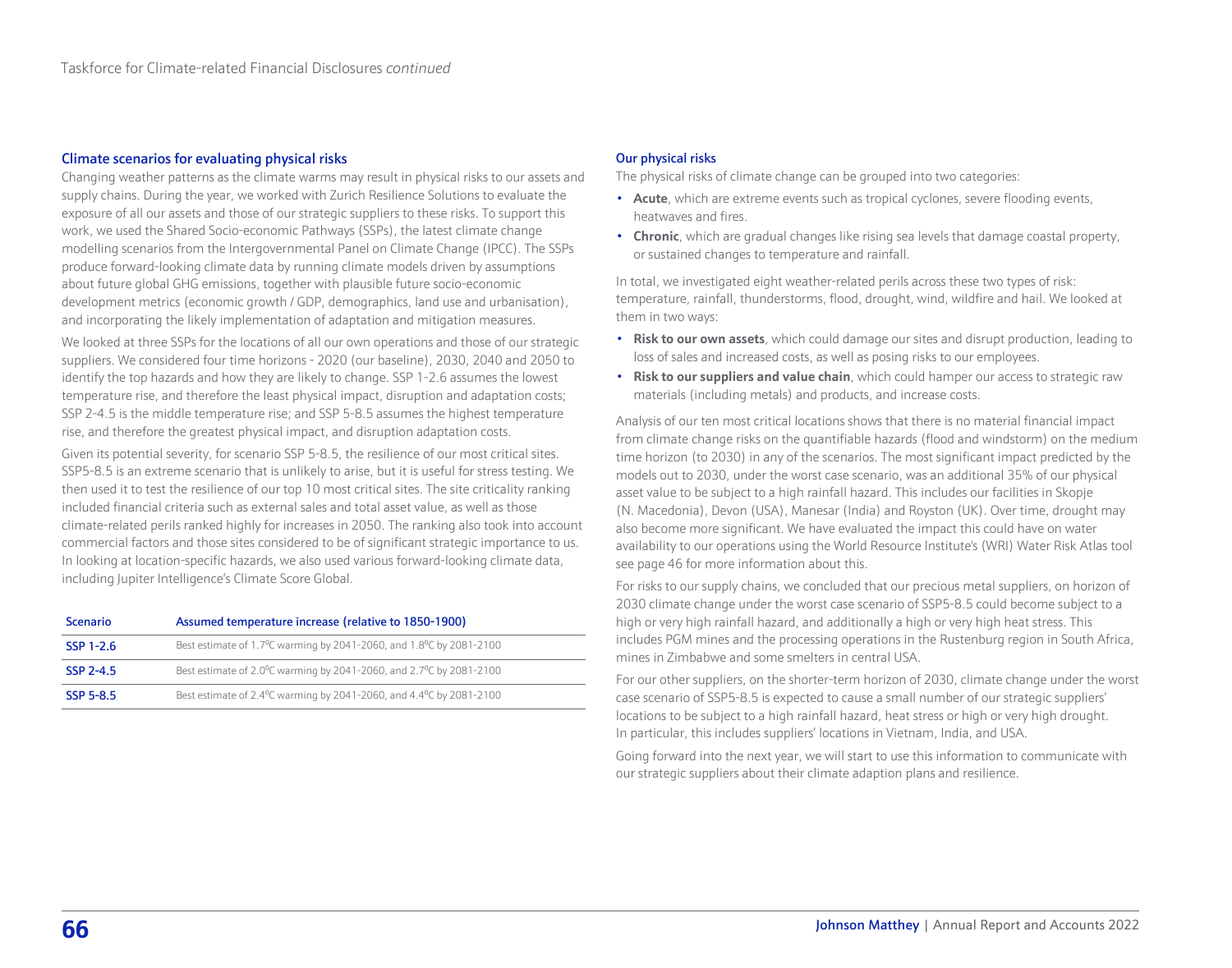| <b>Physical climate</b><br>impact                                                                                                                                                                   | <b>Primary driver of impact</b>                                                                                                             | <b>Opportunities</b><br>(with time horizons)                                                                                                                                                                                                                                                                                                                               | <b>Risks</b><br>(with time horizons)                                                                                                                                                                                                                                                                                                                                                                                                                                                                                 | <b>Management of impacts</b>                                                                                                                                                                                                                                                                                                                                                                                                                                                                                                    | <b>Financial impacts</b><br>(after management)                                                                                                                                                                                                                                                                                                        | <b>KPIs to monitor impacts</b>                                                                                                                                                                                                                                                                                                                                                                        |
|-----------------------------------------------------------------------------------------------------------------------------------------------------------------------------------------------------|---------------------------------------------------------------------------------------------------------------------------------------------|----------------------------------------------------------------------------------------------------------------------------------------------------------------------------------------------------------------------------------------------------------------------------------------------------------------------------------------------------------------------------|----------------------------------------------------------------------------------------------------------------------------------------------------------------------------------------------------------------------------------------------------------------------------------------------------------------------------------------------------------------------------------------------------------------------------------------------------------------------------------------------------------------------|---------------------------------------------------------------------------------------------------------------------------------------------------------------------------------------------------------------------------------------------------------------------------------------------------------------------------------------------------------------------------------------------------------------------------------------------------------------------------------------------------------------------------------|-------------------------------------------------------------------------------------------------------------------------------------------------------------------------------------------------------------------------------------------------------------------------------------------------------------------------------------------------------|-------------------------------------------------------------------------------------------------------------------------------------------------------------------------------------------------------------------------------------------------------------------------------------------------------------------------------------------------------------------------------------------------------|
| 5. Disruption to<br>our operations<br>resulting in<br>damage to or<br>loss of assets,<br>increased costs<br>and harm to our<br>employees.                                                           | Physical risks (acute and chronic).<br>Increased frequency, severity and<br>variability of extreme weather<br>events and natural disasters. | Competitive advantage by<br>improving our business resilience<br>and controls through diligent<br>climate-related screening of<br>assets, and integration with<br>business continuity plans.<br>(medium term, three to<br>ten years)                                                                                                                                       | Damage to our key sites,<br>equipment or stock from severe<br>weather (wind, rain and drought)<br>if any increased risk is not<br>prioritised and there is no formal<br>planning of climate-change<br>mitigation and / or adaptation<br>measures. (medium term)<br>Insurance of our sites could<br>become inadequate, more<br>expensive or even unavailable,<br>if a site is at very high risk of<br>weather-related damage.<br>(medium term)                                                                        | Integration of weather-related<br>risks in business continuity plans<br>and follow-up action plans.<br>(medium term)<br>We regularly review the type and<br>limit of insurance available for<br>climate risks to our portfolio. See<br>more in risk 8 Asset failure on<br>page 77. (medium term)<br>Climate change considered as part<br>of new investments, including<br>new sites with the business in<br>transition e.g. China - fuel cell<br>vehicles growth market, which<br>reduces our operating costs.<br>(medium term) | Zurich's analysis of our ten most<br>critical locations shows that there<br>is no material financial impact<br>from climate change risks on the<br>quantifiable hazards (flood and<br>windstorm in the medium term).<br>We are currently assessing<br>whether we will need to do any<br>mitigation to improve asset<br>resilience in the medium term. | We use the WRI tool to monitor<br>where clean water availability<br>could be at risk in the long term<br>(see page $46$ ).<br>Proportion of physical asset value<br>exposed to a climate change<br>related high or very high hazard<br>levels by 2030:<br>• Number of sites in<br>water-stressed areas.<br>• Amount of water consumed<br>in areas or high or extremely<br>high baseline water stress. |
| 6. Disruption to<br>our supply chain<br>(upstream and<br>downstream)<br>hampering our<br>access to<br>strategic raw<br>materials<br>(including<br>metals) and<br>products, and<br>increasing costs. | Physical risks (acute and chronic).<br>Increased frequency, severity and<br>variability of extreme weather<br>events and natural disasters. | Engaging with our suppliers to<br>help them manage climate risks<br>to their sites could enhance our<br>relationships with them and save<br>us money.<br>(medium term)<br>Increase in business resilience<br>through more diligent and<br>frequent screening of our<br>suppliers' assets (e.g. through<br>integration with business<br>continuity plans).<br>(medium term) | Disruption of supply of key<br>raw materials risks our ability<br>to deliver goods on time to<br>customers, resulting in loss of<br>sales and future business and<br>damage to our reputation.<br>(medium term)<br>Insurance cover of suppliers is<br>inadequate, and uncertainty over<br>the future level of increased risk<br>responsibility that will be assumed<br>by suppliers and / or JM relating to<br>climate risks, or if physical risks<br>should be transferred.<br>(medium term, three to<br>ten years) | We work with strategic suppliers<br>to integrate specific climate<br>mitigating actions for strategic<br>and extreme cases.<br>(medium term)<br>We ensure that the type and limit<br>of our suppliers' insurance is in<br>line with our own risks and<br>external obligations.<br>(medium term)<br>We work with suppliers to<br>prioritise and integrate<br>forward-looking potential climate<br>risk actions and costs reductions<br>in alignment with JM timeframe<br>and ambitions.<br>(medium term)                         | Not yet quantified.<br>We are currently assessing<br>whether we need to do any<br>mitigation work in partnership<br>with our strategic suppliers to<br>improve their resilience or switch<br>to alternative partners for<br>high-risk delivery routes.<br>(short / medium term)                                                                       | We are working on developing<br>these indicators as part of our<br>broader supplier risk<br>management<br>(see principal risk 4<br>on page 75).                                                                                                                                                                                                                                                       |

#### Next steps

- Our own assets Building on the group-wide assessment, we will carry out local site assessments to determine their resilience and, if necessary, develop plans to mitigate their specific climate-related risks.
- Suppliers We will continue to work with our suppliers, particularly those at highest risk from climate change, to develop plans to mitigate these risks.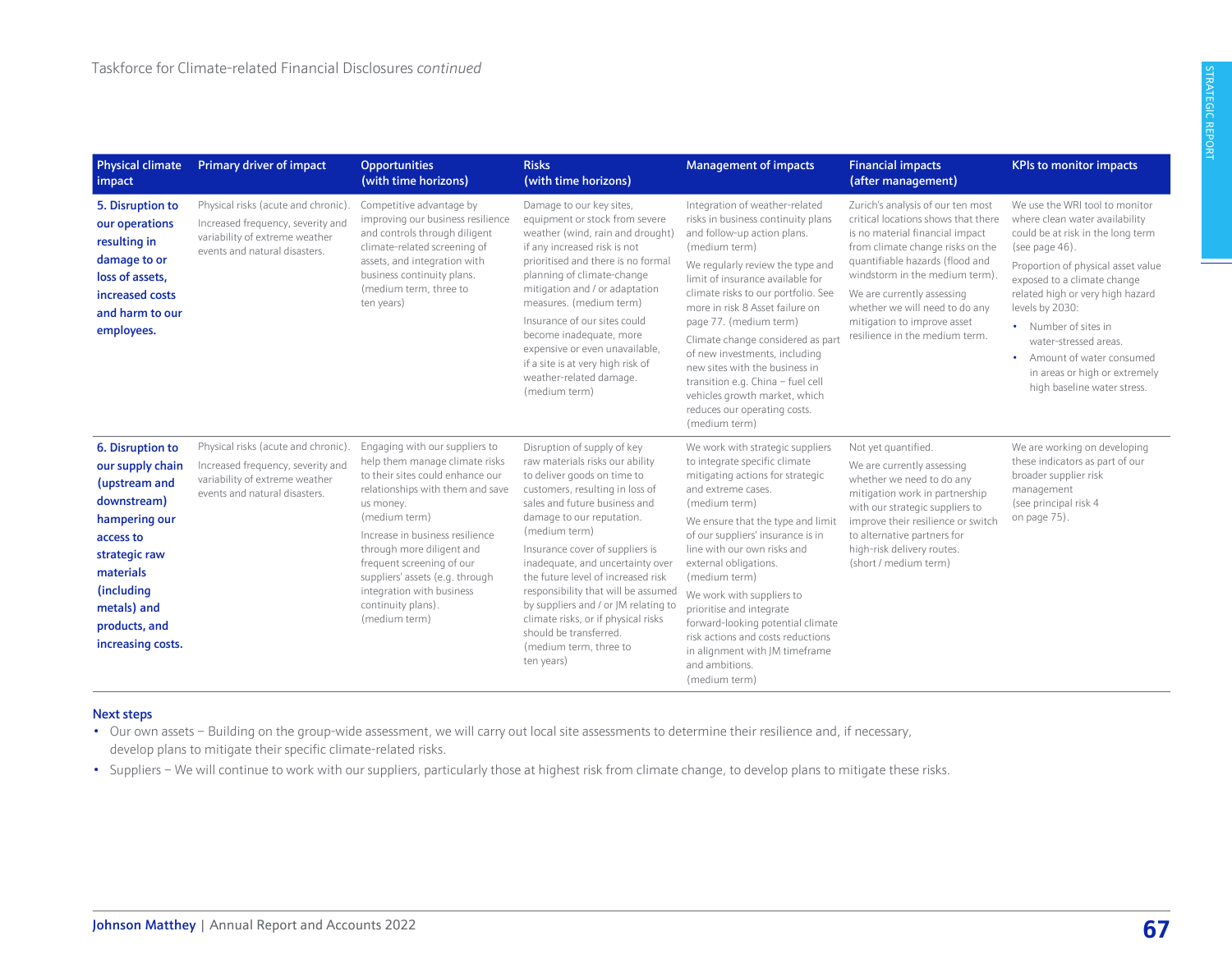# Risk management

This year, we set up a cross-functional working group to help us identify, assess and manage the impact of climate on our business. The group includes representatives from our finance, strategy, sustainability and risk teams, and is supported by sustainability consultancy ERM.

#### **Identifying climate-related risks**

Through a series of workshops, the cross-functional working group identified six potentially significant climate-related risks, covering both the physical (extreme events, slow-onset hazards) and transitional (policy, legal, market, technology and reputation) aspects of climate change. We have yet to fully develop our monetary definition of material financial impact. However, in the context for our risk identification exercise, materiality was defined as a matter that in the short, medium or long term could significantly influence our ability to meet our strategic objectives.

As part of our work with ERM this year, they provided detailed guidance on how to carry out a thorough assessment of climate-change risk. During the identification stage of this process, we used a range of inputs, including:

- The TCFD risk taxonomy, including physical and transitional climate risks.
- Expert judgement within our TCFD working group, including technical experts from our finance, strategy, sustainability and risk teams.
- Consideration of risks in the context of our climate scenarios used for businesses strategic planning.
- An external review of risks disclosed by industry peers.

We documented what drives these risks, what their potential effects might be, and what mitigating actions we need to take to manage them. We also had the risks validated by ERM. We will continue to develop and refine our response to risk and target our mitigating actions towards the root causes of those risks.

#### **Assessing those risks**

JM's group risk framework provides guidance on the tools and processes required to manage and assess all risk types, including climate-related risks. During the year, with the help of EY, and approved for use by ERM, we developed a standardised group risk impact scoring methodology. We have since used this to conduct initial qualitative assessments of our transitional climate-related risks.

Our working group helps us assess climate-related risks across the whole organisation. The group manages each risk, making them part of our principal risk agenda, and drives meaningful discussion and actions around risk at all levels.

From our physical risk assessments, we can see that we need to put a time scale on specific risks that might affect our business – and we need to align those risks with the climatechange scenarios we consider in our strategic planning. To help us, Zurich Resilience

Solutions provided a detailed analysis of which locations and suppliers we should prioritise, in the short and long term, [as discussed on page 66](#page-6-0) – climate scenarios section. We will refine these first assessments with assessments on site, which will help us better understand what mitigating actions we need to consider and when.

We have also made significant progress in assessing future product demand and carbon taxation risks, and have begun quantifying the potential financial impacts of these risks and opportunities, aligned with our climate scenarios.

#### **Integrating those risks**

It is essential that we integrate climate-related risks and opportunities into our strategic decision making, and our risk management framework guides us on the tools and processes we need to manage all risk types, including those related to climate. We want considering climate change to be an everyday part of how we operate, so we've included climate in our bottom-up operational risk management process, giving us a clear view of climate-related risks across the organisation. We've aligned our climate change work with the TCFD risk taxonomy to make sure we're covering physical and transitional climate risks.

This focused climate-change work now sees us aligning strategic growth with the transition to a low-carbon economy and including this as a standalone principal risk. We're also embedding what we've learnt from our early assessments of physical climate risk into our principal risk of asset failure and supply failure. Prioritising climate by incorporating it into our principal risk process means it will be reviewed formally, twice a year, by the GLT and the board – on top of the more detailed and focused review already done by the SVC.

In the coming year, we aim to:

- Continue to integrate the six climate-related risks we've identified.
- Strengthen our overall governance of climate-related risks.
- Ensure we are properly monitoring the risks themselves, and how we are mitigating them, by tracking progress against the targets we have set.

#### **Managing those risks**

The board SVC committee oversees our sustainability strategy, including climate-related risks. Our climate risks may have a direct or indirect impact on our principal risks and are therefore managed alongside and integrated within our principal risk process. Each of our climate risks has been assigned a risk coordinator. These individuals are senior stakeholders who are accountable for reviewing, monitoring and assessing the magnitude of the risk as well as overseeing the implementation of appropriate mitigations to treat the risk.

But truly managing risk effectively throughout the business has to be a collective endeavour by all our people. We hold quarterly risk knowledge-sharing forums to raise awareness and understanding of risks throughout the business. Our Clean Air and ENR sectors have established sustainability steering committees to help drive our sustainability agenda and improve the governance of climate-related risks in their areas.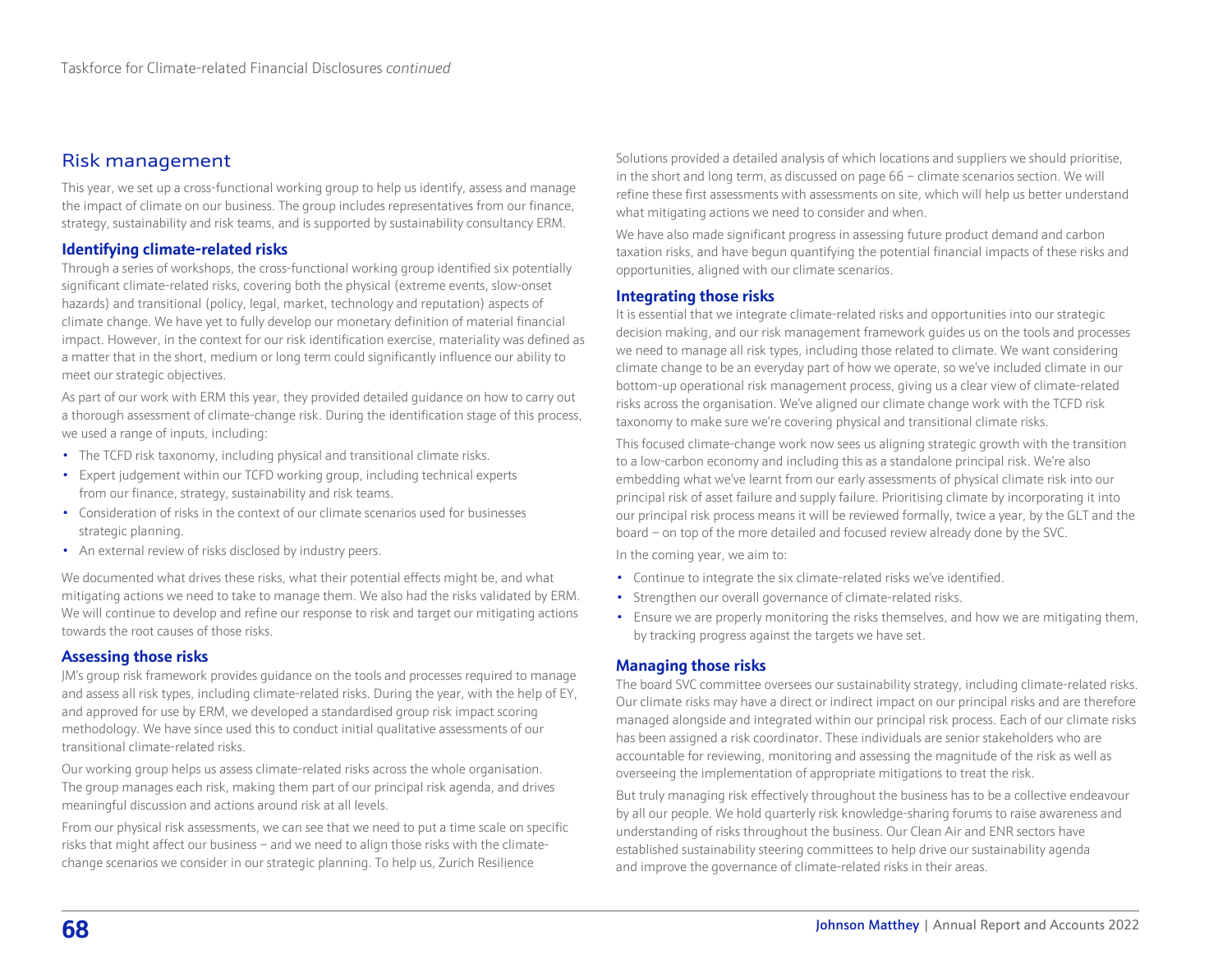# <span id="page-9-0"></span>Metrics and targets

We have reflected on appropriate metrics and targets to help us manage our climate risks and opportunities effectively. They were identified in climate-impact tables on [pages 63-65](#page-3-0) and their values are summarised here. We are still considering additional metrics and targets that would be most useful in helping us monitor our physical risks. We have had our Scope 1, 2 and 3 GHG targets independently verified by the Science-based Targets initiative to ensure that our level of ambition is aligned with the UN Paris agreement on climate change's Well below 2<sup>0</sup> C scenario (WB2DS).

| <b>Metric description</b>                                               | Alignment | <b>Target type</b> | <b>Baseline year</b> | <b>Baseline value</b> | <b>FY2029/30 target</b> | 2022 progress | More on page |
|-------------------------------------------------------------------------|-----------|--------------------|----------------------|-----------------------|-------------------------|---------------|--------------|
| Tonnes GHGs avoided by customers when using our technologies            |           | Absolute           | 2020/21              | 211,000               | 50 million              | 489,000       | 38           |
| % sales aligned with SDG7 and SDG13                                     |           | Intensity          | 2020/21              | 6.1%                  | No target               | 5%            | 37           |
| % R&D spend aligned with SDG7 and SDG13                                 |           | Intensity          | 2020/21              | 22.3%                 | No target               | 22.8%         | 37           |
| Scope 1 and Scope 2 GHG (tonnes)                                        | 2,4       | Absolute           | 2019/20              | 391,459               | 260,973                 | 399,905       | 42           |
| Scope 3 GHG purchased goods and services (tonnes)                       | 2, 4      | Absolute           | 2019/20              | 3,282,096             | 2,625,269               | 3,008,648     | 42           |
| % recycled PGM content in our products                                  |           | Intensity          | 2021/22              | 71%                   | 75%                     | 71%           | 40           |
| Potential exposure to carbon taxation in 2030                           |           | Intensity          | 2021/22              | Not disclosed         | Not disclosed           | Not disclosed |              |
| CDP climate score                                                       |           | Absolute           | 2019/20              | B                     | A                       | B             | 66           |
| % physical asset value exposed to high weather-related hazard by 2030 5 |           | Intensity          | 2020/21              | 35%                   | No target               | 35%           | 66           |
| Water consumed in regions of high baseline water stress $(m3)$          |           | Absolute           | 2020/21              | 531.000               | No target               | 499,000       | 46           |

#### EU taxonomy eligibility

As supporting global decarbonisation is one our strategic aims, we have assessed how our portfolio is aligned with the EU Green Taxonomy Regulation (EU) 2020/852. The first delegated act to the Taxonomy Regulation, the 'Climate Delegated Act', was adopted in June 2021 and addresses the first two environmental objectives, Climate Change Mitigation and Climate Change Adaptation. Our activities in our growth businesses, particularly Hydrogen Technologies meet the eligibility criteria for this activity.

We have evaluated what percentage of our financial activity meets the eligibility criteria for these activities.

Another delegated act, the 'Environmental Delegated Act', addressing the remaining four environmental objectives of the EU Taxonomy Regulation, has not yet been adopted. Once the remaining four criteria are published, we expect our percentage alignment to increase substantially.

#### Remuneration Committee integration of targets into PSP

The Remuneration Committee has agreed to include a sustainability performance measure into its long-term Performance Share Plan (PSP) for the first time in 2022. This sustainability measure will represent 20% of the total award, with the balance of the award focused on financial performance measures. The sustainability measure will consist of a scorecard of

quantitative measures that cover the three areas of our sustainability ambition, namely Products & Services, Operations, and People. Further details on the specific targets will be published on our website during June.

#### Introducing internal carbon pricing

In the next year, we will be introducing a shadow carbon price to our capital investment business case assessment process, as recommended by the Bank of England. This will incentivise us to reach net zero, by ensuring all investments are made for a low-carbon world where the price of carbon is higher than it is today. Although the ICP is not a real cost of the investment, it demonstrates what the impact would be of carbon taxation forecast for 2030 and beyond, and we will use it to evaluate and compare potential investments. At this stage, we plan to apply the ICP only to emissions related to the asset when operational (including raw material and supply chain impacts emissions). We do not plan to apply them to emissions related to the development of the project itself, such as equipment manufacture, or to construction-related emissions, since such emissions are both short term and generally minor in relation to the overall life of the assets.